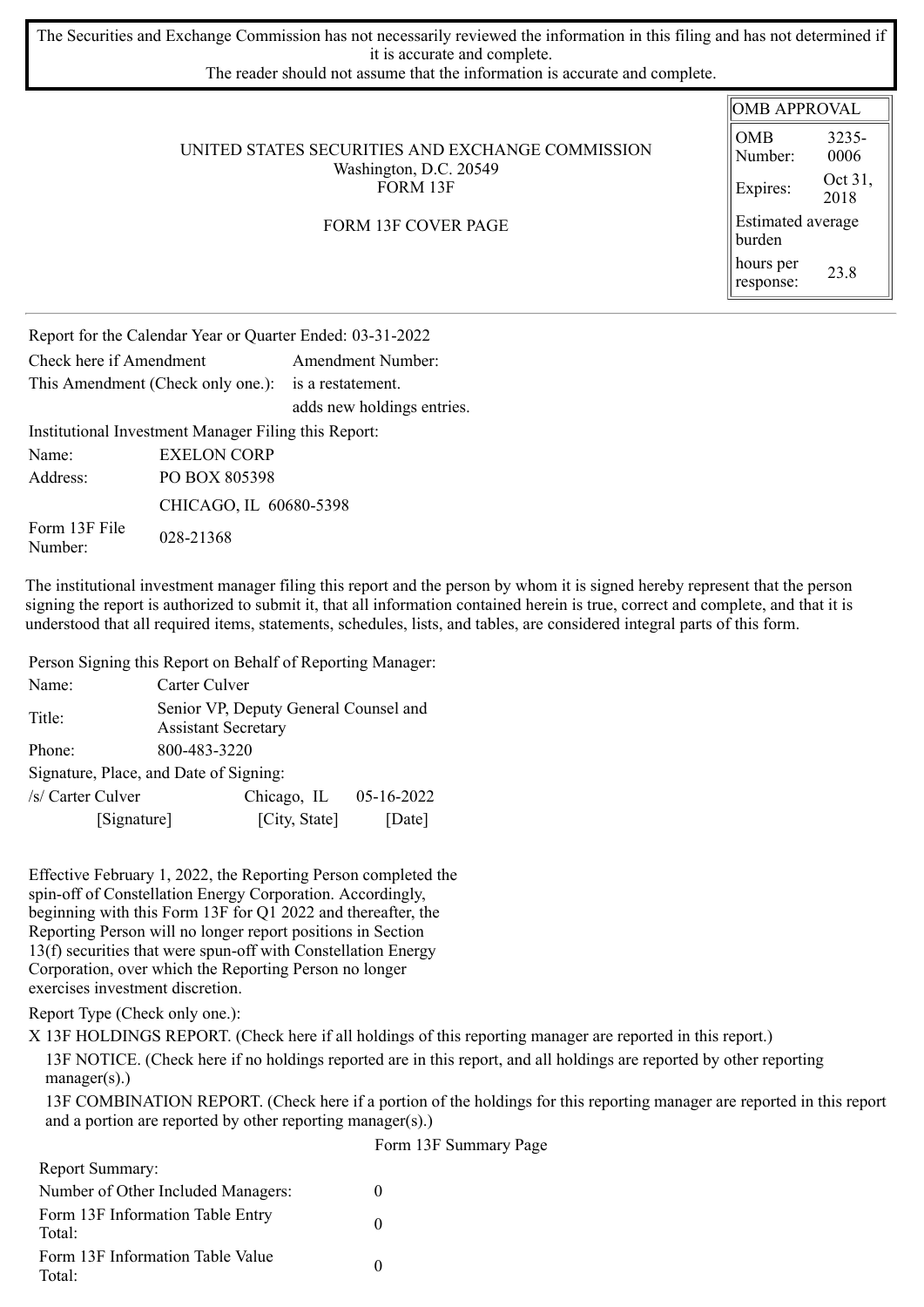(thousands)

List of Other Included Managers:

Provide a numbered list of the name(s) and Form 13F file number(s) of all institutional investment managers with respect to which this report is filed, other than the manager filing this report.

[If there are no entries in this list, state "NONE" and omit the column headings and list entries.] NONE